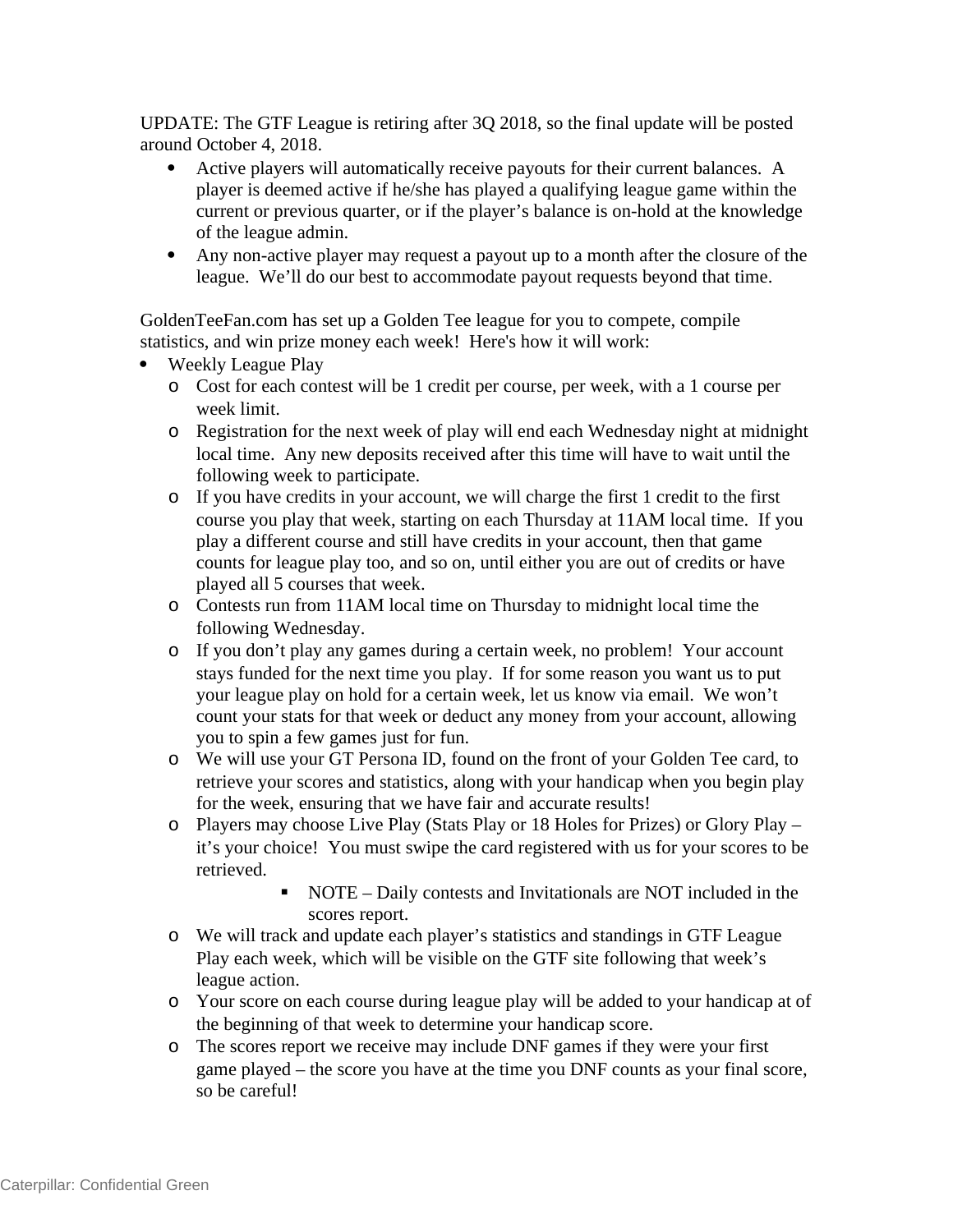- o We reserve the right to ban any players from GTF League Play if suspected of cheating. Please play fair and keep this fun for everyone!
- GTF Tour Play
	- o In addition to monetary rewards, GTF will track your points earned towards an overall GTF Tour challenge! Weekly participation, as well as your results, will contribute to your points earned. Each GTF Tour Challenge will end after the yearly quarter is up (duration  $=$  3 months), and then a new challenge will start on the first Thursday of the quarter. GTF Tour Challenge Winners will receive an extra pot bonus to their account!
	- o 5% of each contest goes towards a prize fun to be awarded to the top points getters for that quarter (50% to 1<sup>st</sup>, 30% to 2<sup>nd</sup>, 20% to 3<sup>rd</sup>)!
	- o Players will earn GTFT points as follows:
		- 2 points for participating in any contest
		- 0.5 points earned for each player defeated
		- 5 bonus points for 1st place, 3 bonus points for 2nd place, and 1 bonus point for 3rd place
	- o GTFT points are earned against all players in a contest, not just those in your division (see divisions and prizes)
	- o We will count GTFT Points from your best 10 weeks in each quarter of play. This allows players who miss a couple weeks still to be competitive while allowing those who play every week to improve upon their worst games!
	- o Stay tuned for other special challenges, including private league play, 5-course total weekly payouts, bracket tournaments, hole-in-one rewards, and more! Ideas are welcome and encouraged!
- Deposits and Withdrawals
	- o Using any of 10 pre-defined payment options, players can deposit money into a GoldenTeeFan.com (GTF) account via Paypal at any time to buy credits used to enter each weekly contest. Don't worry about over-funding your account – any money that's not used for any reason can be refunded to you at no charge. There will be a very small deposit fee to cover pesky Paypal deposit and withdrawal fees, but otherwise it's roughly \$1 for 1 credit.
	- o Players can request withdrawals from their account every quarter (3 months). Players will receive \$1 back for every 1 credit in their account.
- Divisions and Prizes
	- o Players may be divided into a certain number of divisions based on how many players enter a particular contest.
	- o No more than 20 players will be competing against each other for prize money in any single contest.
	- o Contests will be divided into the fewest number of divisions such that no division has more than 20 players. For example, if 20 players play Dusty Bend one week, all will be in the same contest. If 21 players play, they will be split into a division of 11 and a division of 10.
	- o Divisions will be split by handicap such that like-skilled players are grouped together. Division A will be the top tier of players, Division B the second tier, etc.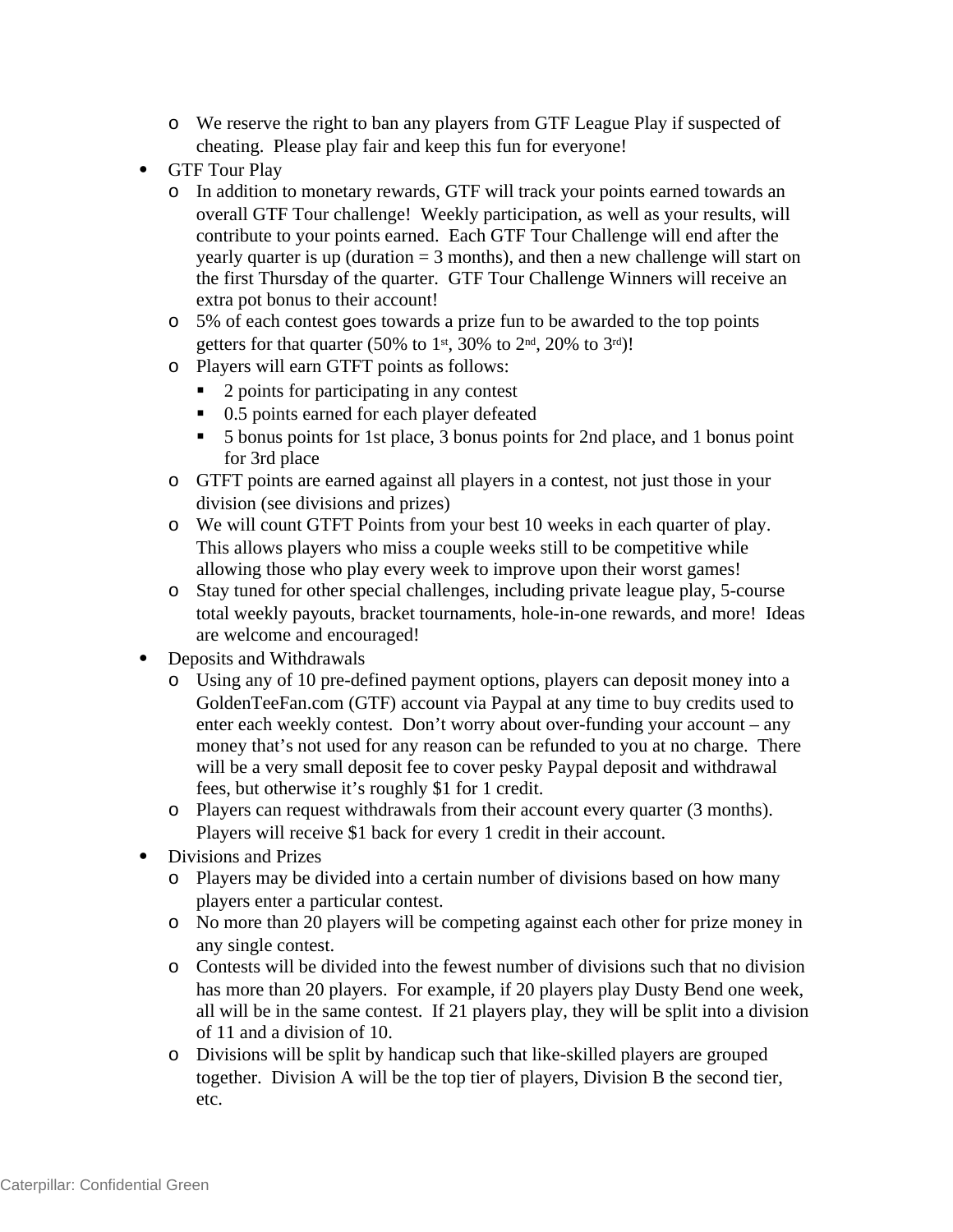- o The top 3 handicap scores in each division of each contest on each of the 5 courses during the week win a percentage of the pot for that course! Great Shot Points and Golden Tee Points will be used to break any ties, but handicaps are known to 2 decimal places and we will retain the decimal places when calculating handicap score.
- o First place wins 50% of the division's pot, second place 25%, and third 10%.
- o GTFT points are still earned against all players in a contest, not just those in your division.